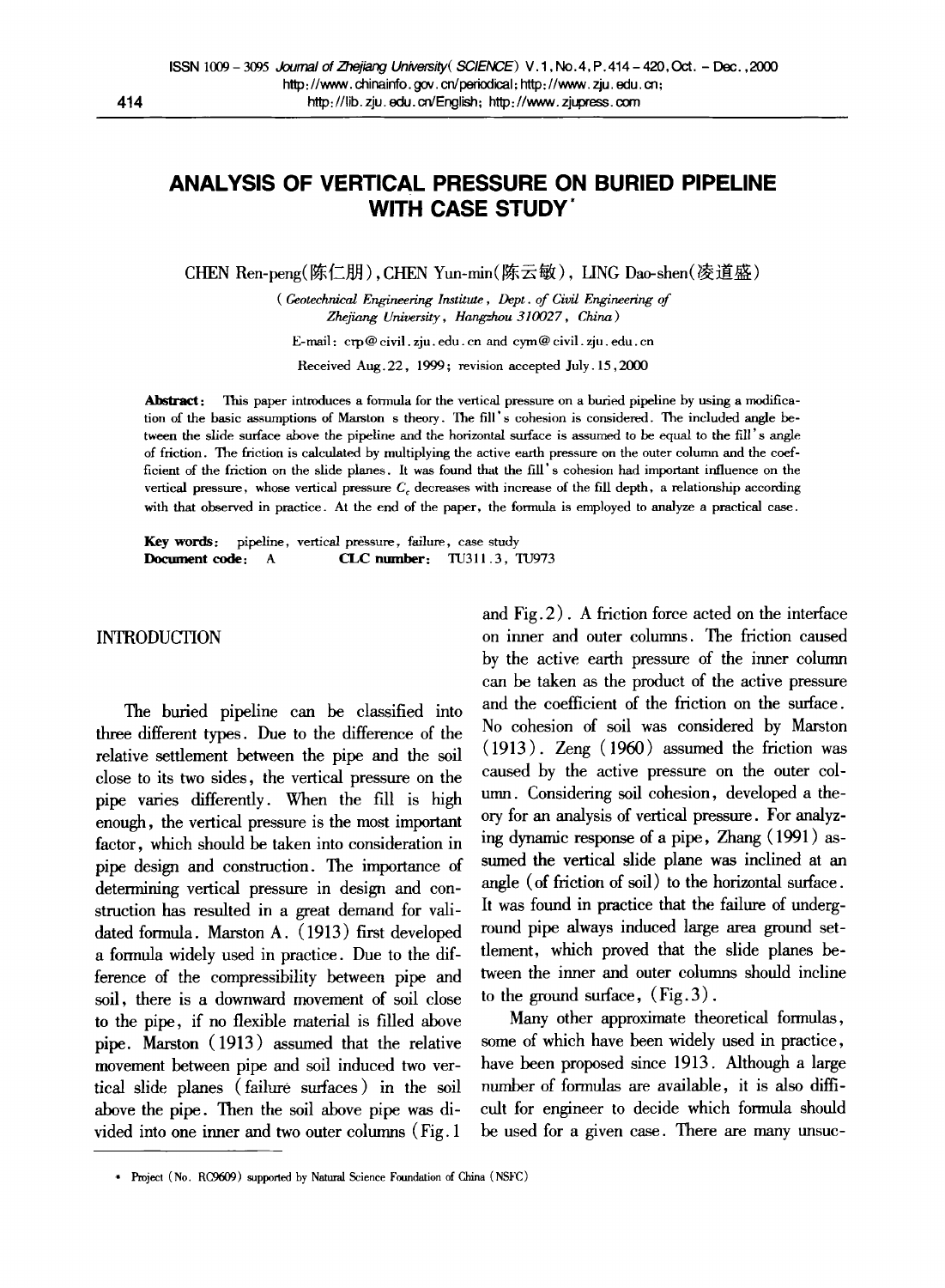cessful cases (Gu, 1981 ). This simulates further studies in the field.

From the above analysis it is clear that there exist three problems in the assumptions of Marston's theory. The first one lies in the estimation of the slide plane's force, which is the product of the coefficient of friction and the active pressure on the inner column. The second one lies in the neglect of the cohesion of the soil. If the fill is cohesive, the assumption of Marston's theory is certainly tmreasonable. The third one exists in the assumption of the vertical slide plane between inner and outer columns. It is clear in practice that, the slide plane is not vertical but oblique.

This paper presents the studies on the vertical



Fig. 1 Marston's model (1913)





Fig. 2 Settlement of pipe



Fig.3 Presented model (a) without unloading measures; (b) with unloading measures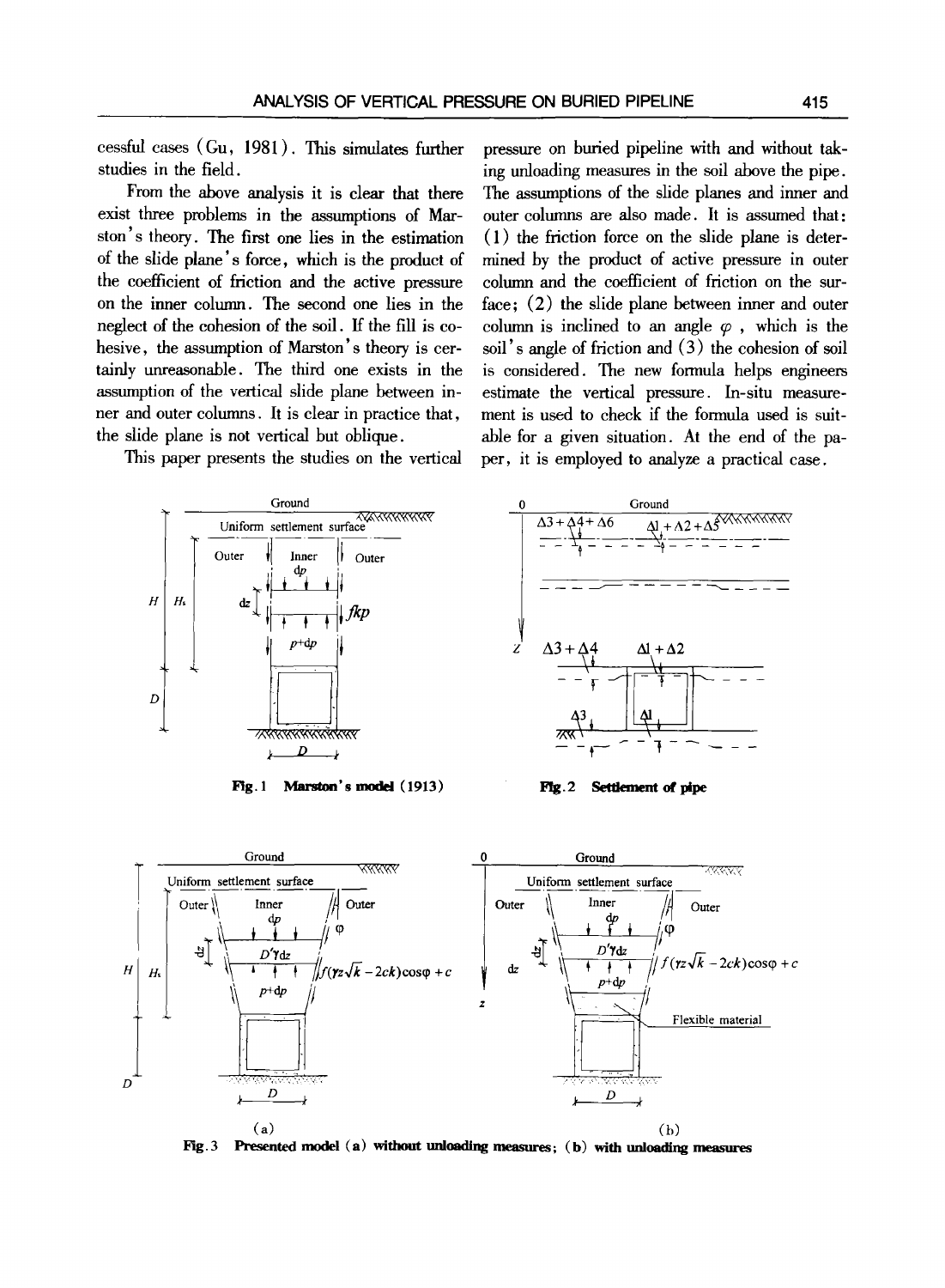## MARSTON'S THEORY (1913)

In order to make the comparison clearer, the widely used in practice Marston's theory (1913) of vertical pressure is introduced. The basic assumptions of the theory are based on the different compressibility of pipe and soil along the pipe. Two slide planes above the pipe surface divide the soil into two outer columns and one inner column, as shown in Fig. 1. As pipe was always harder than soil, the compressibility of the inner column was less than that of the outer columns, which created friction force on the surface of the slide plane. The deformation of the inner column is greater in the middle part and less in the two slide planes, which decrease with the height of the inner column. The term *"uniform* settlement surface" is defined as the surface where the same settlement of inner and outer column occurs. The distance between the surface and the pipe top is denoted  $H_s$ . If the fill is not high enough, the theoretical uniform settlement surface locates above the fill surface. If  $H < H<sub>s</sub>$  vertical pressure  $P$  is given by

$$
P = \frac{\gamma D}{2f k} e^{2f k H/D} \tag{1}
$$

where  $f(f = \text{tg } \varphi)$  is the coefficient of friction on the slide plane,  $\varphi$  is the fill's angle of friction, k is the coefficient of active lateral pressure,  $k =$  $tg^2(45^{\circ} - \varphi/2)$ , *D* is the width of pipe and  $\gamma$  is unit weight of soil. And if  $H > H_s$ , P is given by

$$
P = C_c \gamma D \tag{2}
$$

where  $C_c$  is the coefficient of vertical pressure and defined as

$$
C_{\rm c} = \frac{1}{2 f k} (e^{2 f k H_s / D} - 1) + \frac{H - H_s}{D} e^{2 f H_s / D} \qquad (3)
$$

### PRESENTED THEORY

In this paper, the following assumptions are made: (1) the friction force on the slide plane is determined by the product of active pressure in the outer column and the coefficient of the friction on the surface; (2) the slide plane between the inner and outer column is inclined at an angle  $\varphi$ , which is soil's angle of friction, and (3) soil's cohesion is considered.

#### 1. Without unloading measures

If there is no flexible material filled above the pipe, the deformation of soil above the pipe is less than that along the pipe. The outer columns have a relative downward movement, so a downward friction force is acting on side surface of the inner column. In order to make the analysis easier, the soil element is assumed to be a cube. As shown in Fig. 4, the equilibrium equation of the soil element of inner column with depth of dz , is approximated as



 $Fig. 4$ Vertical force acting on soil element without **unloading** measures

$$
D'(P + dP) = D'P + \gamma D'dz + 2[f(\gamma zk - 2c
$$
  

$$
\sqrt{k}) + c]dz
$$
 (4)

where  $D' = D + 2(H - z)$ tg $\varphi$ . Simplification of Equation (4) yields

$$
dP = \left[ \gamma + 2 \frac{f(\gamma z k - 2c\sqrt{k}) + c}{D + 2(H - z) \text{tg}\varphi} \right] dz \qquad (5)
$$

When  $H > H<sub>s</sub>$ , integrating equation (5) gives

$$
\int_{\gamma(H-H_1)}^P dP =
$$
\n
$$
\int_{(H-H_1)}^H \left[ \gamma + 2 \frac{f(\gamma z k - 2c \sqrt{k}) + c}{D + 2(H - z) \deg \varphi} \right] dz
$$
\n(6)

It is simplified and rewritten as

$$
P = \gamma H \left[ 1 - k \frac{H_s}{H} - A_1 \ln \left( 1 + 2f \frac{H_s}{D} \right) \right] \quad (7)
$$

where  $A_1 = \left[\frac{2c}{\gamma H}(2f\sqrt{k}-1) - k\left(\frac{D}{H} + 2f\right)\right]\frac{1}{2f}$ . Defining the coefficient of vertical pressure  $C_c$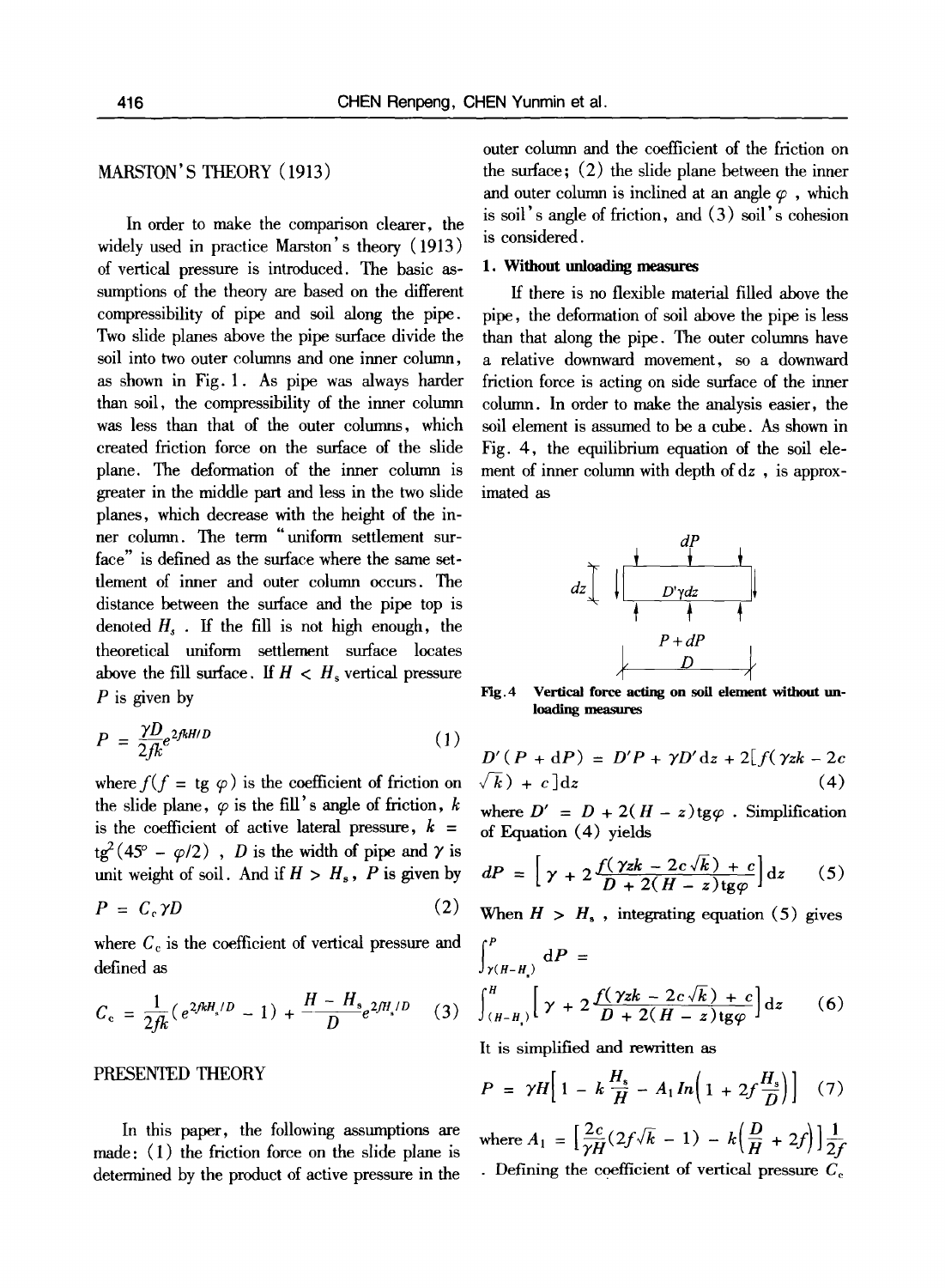as

$$
C_{c} = 1 - k \frac{H_s}{H} - A_1 In \left( 1 + 2f \frac{H_s}{D} \right) \tag{8}
$$

gives the vertical pressure without taking unloading measures  *as* 

$$
P = C_{\rm c} \cdot \gamma H \tag{9}
$$

When  $H \lt H_s$ , integrating Equation (5) gives

$$
\int_0^P dp = \int_0^H \left[ \gamma + 2 \frac{f(\gamma 2k - 2c\sqrt{k}) + c}{D + 2(H - z) \text{tg}\varphi} \right] dz
$$
\n(10)

It is simplified and rewritten as

$$
P = \gamma H \Big[ 1 - k - A_1 \ln \Big[ 1 - \Big( 1 + \frac{D}{2fH} \Big)^{-1} \Big] \Big]
$$
(11)

Defining the coefficient of vertical pressure  $C_c$  as

$$
C_{\rm c} = 1 - k - A_1 \ln \left[ 1 - \left( 1 + \frac{D}{2fH} \right)^{-1} \right] \tag{12}
$$

also gives the vertical pressure  $P$  without taking unloading measures as

$$
P = C_{\rm c} \cdot \gamma H \tag{13}
$$

The deformation of the inner and outer columns on the uniform settlement surface is assumed to be identical; then the deformation equilibrium equation at the surface is written as

$$
\Delta 1 + \Delta 2 + \Delta 5 = \Delta 3\Delta + \Delta 4 + \Delta 6 \qquad (14)
$$

where  $\Delta$ 1 and  $\Delta$ 3 are vertical deformation of pipe and soil at the same depth elose to the pipe respectively:  $\Delta$  2 and  $\Delta$ 4 are deformation of soil under pipe and soil on two sides reapectively,  $\Delta$ 5 and  $\Delta$ 6 are the deformation of inner and outer columns respectively, as shown in Fig. 2, can be estimated approximately, (Zeng, 1960) as

$$
\Delta 4 \approx \frac{\gamma (H - H_s)}{E} D \tag{15}
$$

where  $E$  is Young's modulus of soil. The expression obtained for  $\Delta$ 5 and  $\Delta$ 6 are

$$
\Delta 5 \approx \int_0^H \frac{P}{E} dz
$$
  

$$
\Delta 6 \approx \frac{\gamma (H - H_s)}{E} H_s
$$
 (16)

The ratio of settlement  $\delta$  is defined as

$$
\delta = \frac{(\Delta 3 + \Delta 4) - (\Delta 1 + \Delta 2)}{\Delta 4} \tag{17}
$$

It has been proved in practice that if no unloading measures are taken, generally  $\delta$  varies from 0. 5 to 0. 8, ( Zeng, 1960). Substituting Equation  $(15)$ ,  $(16)$ ,  $(17)$  into Equation  $(14)$ and then simplifying Equation (14) yields

$$
\delta - \frac{H_s}{D} = \int_0^{H_s} \frac{C_c \gamma H}{(H - H_s) E} \mathrm{d}z \tag{18}
$$

ff there are multiple soil layers, the settlement has to be calculated layer by layer. In the above equation only  $H<sub>s</sub>$  is unknown that can be calculated with the method. After substitution of  $H_s$ into Equation ( 8 ) and combination with Equation  $(9)$ , P can be calculated with the change of fill depth  $H$ .

#### **2. With unloading measures**

If the load of the fill above the pipe surface exceeds the bearing capacity of the pipe structure, flexible material is always filled above the pipe surface to a designed height, in order to increase the compressibility of the soil above pipe and decrease vertical pressure. Unit weight and height of the flexible material are denoted by  $\gamma_1$ and  $h_1$  respectively. The direction of the friction force acting on the inner column is reversed compared to the condition without taking unloading measures, (see Fig. 5).



**Fig.5 Vertical force acted on soil element with unloading** 

The equilibrium equation of soil element is as follows

$$
D'(P' + dP) = D'P' + \gamma D' + \gamma D' dz - 2[f(\gamma z k - 2c\sqrt{k} + c] dz]
$$
\n(19)

where  $P'$  is the vertical pressure of soil in the middle of the uniform settlement surface and the flexible material. Thus the vertical pressure acting on the pipe surface is expressed approximate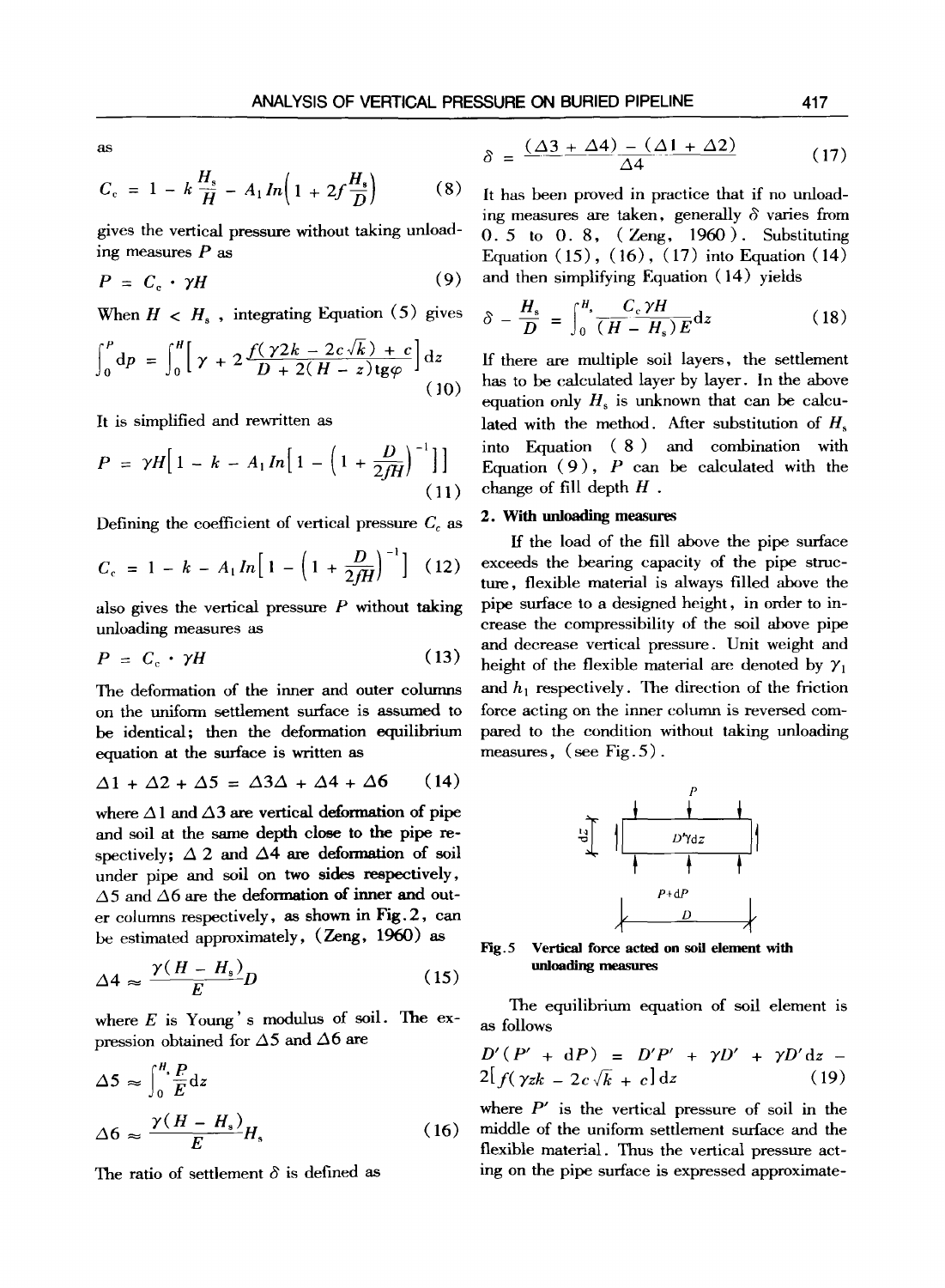ly as  $P = P' + \gamma_1 h_1$ . Equation (19) is simplified to give,

$$
dP' = \left[ \gamma - 2 \frac{f(\gamma z k - 2c\sqrt{k} + c)}{D + 2(H - z) \text{tg}\varphi} \right] dz \qquad (20)
$$

When  $H > H<sub>s</sub>$ , integrating equation (20) gives

$$
\int_{\gamma(H-H_1)}^P dP' = \int_{(H-H_1-h_1)}^{(H-h_1)} \left[ \gamma - 2 \frac{f(\gamma 2k - 2c\sqrt{k} + c)}{D + 2(H - z) \log \varphi} \right] dz
$$
 (21)

The coefficient of vertical pressure on the pipe surface is expressed as

$$
C_{c} = 1 - \frac{h_{1}}{H} + K \frac{H_{2}}{H} + A_{1} In \left( 1 + 2f \frac{H_{s}}{D} \right) + \frac{\gamma_{1} h_{1}}{\gamma H}
$$
 (22)

The vertical pressure on the pipe surface if unloading measures are taken is expressed as

 $P = C_{\rm e} \cdot \gamma H$ 

 $H_s$  can be determined with the same method mentioned above. Then  $P$  and  $C_c$  can be obtained.

### PARAMETERS STUDY

P is interesting when  $H > H<sub>s</sub>$ . In the following, the difference between Marston' s, Zeng's, and the presented formula, and the influence of kinds of parameters on  $C_c$  are studied.

Figs 6 to 11 show the influence of the parameters on the coefficient of vertical pressure under normal conditions. Unit weight has little influence on  $C_c$  in Fig. 6. Fig. 7 shows that as ratio of deformation  $\sigma$  decreases, the coefficient of vertical pressure  $C_c$  increases slightly, which has been proved in practical measurements. Obviously the cohesion of soil has great influence on  $C<sub>c</sub>$ , as shown in Fig. 8. Neglecting cohesion of soil, vertical pressure is overestimated.  $C_c$  decreases with the angle of friction of soil, in Fig. 9. The relationship of  $C_c$  and H presented in the paper is identical with that obtained in the in-situ measurement, showing that  $C_c$  decreases with  $H$  and that the gradient also decreases (Gu, 1981), see Fig. 12.



**Fig. 6**  C, versus soil unit **weight** 



Fig. 8  $C<sub>c</sub>$  versus cohesion of soil



Fig. 7 **Cc versus ratio of deformation** 



Fig. 9  $C_c$  versus angle of friction of soil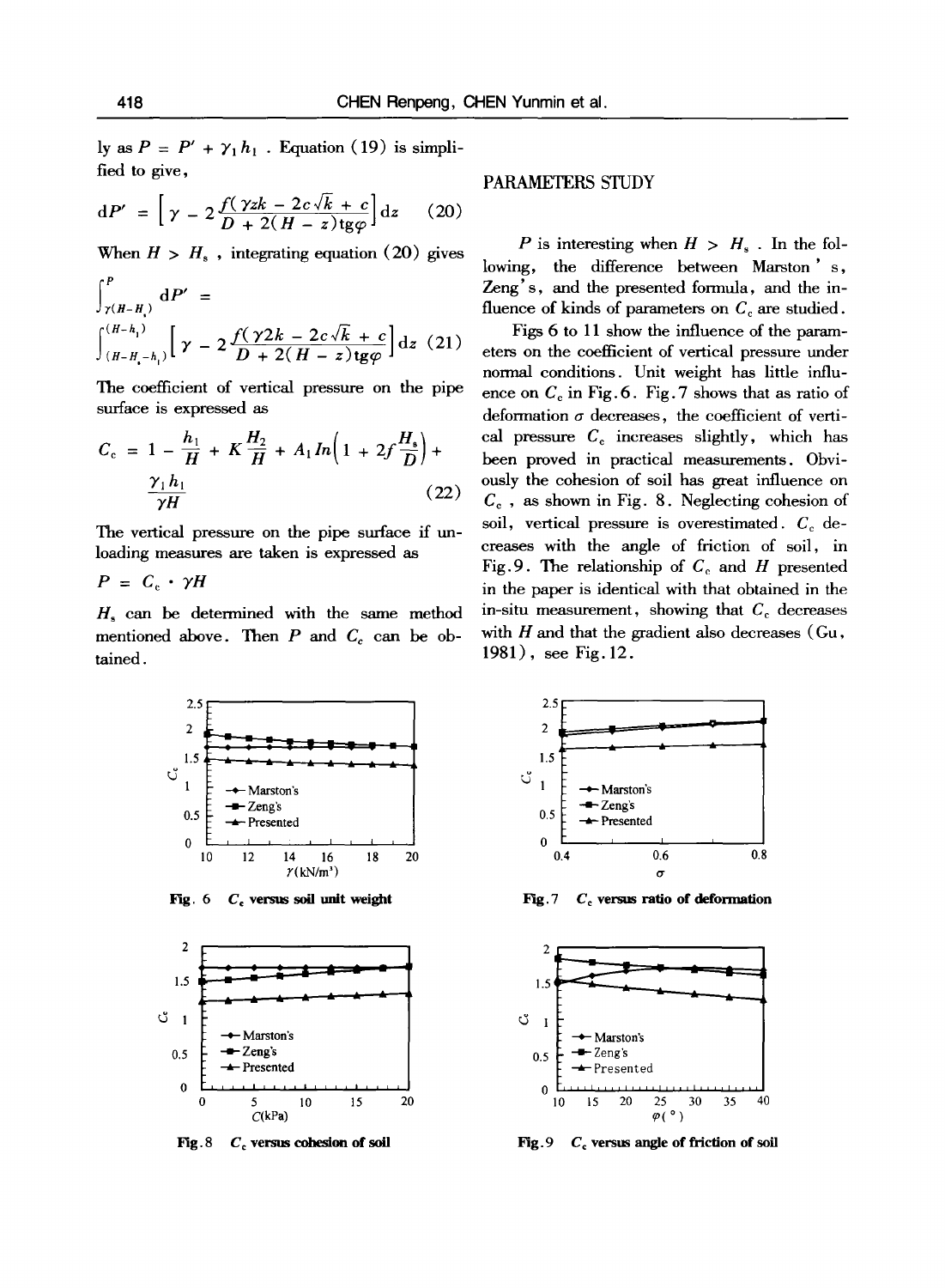

Fig. 12 Comparison of the calculated coefficient of vertical pressure with two in-situ measurements (presented by Gu, 1981)

0 5 10 15 20 25 30  $H(m)$ 

### COMPARED WITH IN-SITU MEASUREMENT

Two in-situ measurements presented by Gu  $(1981)$  are quoted.

Measurement 1: The concrete pipe had 2 m outer diameter and 22 cm thickness. The unit weight of the fill was  $18 \text{ kN/m}^3$ , and soil's angle of friction was 32.4°. The elastic modulus of the pipe  $E_p$  was  $2.7 \times 10^4$  MPa. The measured coefficient of vertical pressure is shown in Fig. 12.

Measurement 2: The in-situ measurement was taken on a flood drainpipe under a dam of gangue. The 3.2 m outer diameter drainpipe was located on hard rock. The unit weight of the gangue was  $20kN/m^3$ . The gangue was cohesionless, and soil's angle of friction was  $32^\circ$ . The elastic modulus of the pipe  $E_p$  was 2.7 x 10<sup>4</sup> MPa. The measured coefficient of vertical pressure is also shown in Fig. 12.

With the parameters of soil and pipe obtained from two measurements, the calculated coefficient of vertical pressure is shown in Fig.

12. It can be seen that the calculated coefficient of vertical pressure agrees well with the first measurement. When the height of the fill was lower than 15 m, the calculated results also coincided with the second measurement. Deviation of calculated result from measured result occurred with increase of fill height. The calculated coefficient was almost greater than the first measurement by 0.2 when the height of the fill was greater than 15 m.

### CASE STUDY

A sewer system was constructed to prevent the Grand Canal in Hangzhou from being severely polluted. The concrete sewer pipe had rectangle cross-section of  $2.35 \text{ m} \times 2.2 \text{ m}$ , thickness of 0.30 m; and the grade number of the concrete was C30. The pipe bottom was embedded in medium silty sand, with soft silty intercalation, under the ground at 5 m depth. Due to the high level of ground water, two rows of well-point system still could not dewater effectively the worksite during the excavation. The piping had